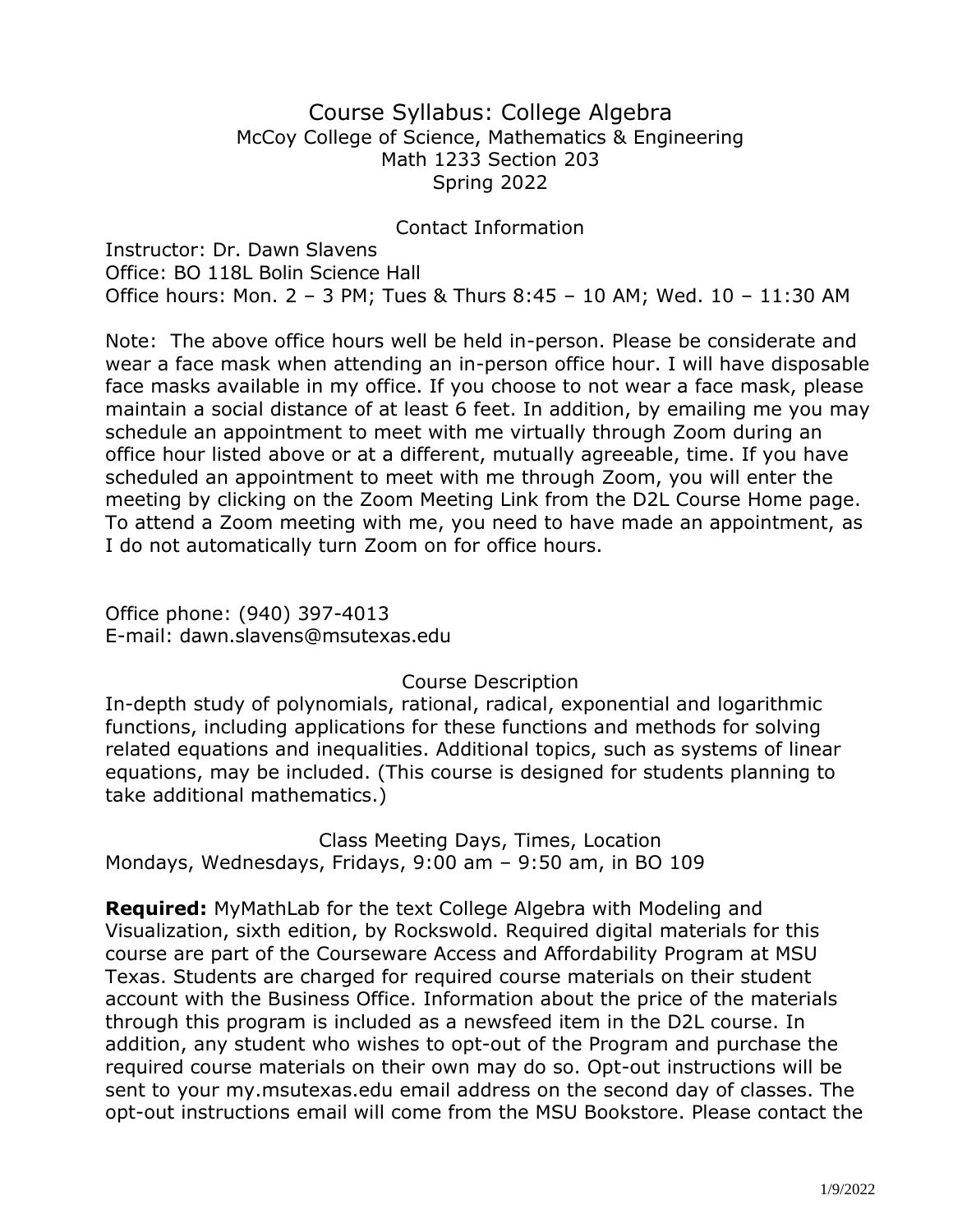MSU Bookstore (940) 397-4303 if you have any questions about the Courseware Access and Affordability Program or the opt-out process.

An electronic copy of the textbook is available in the MyMathLab course in which you will enroll.

For students that want a physical copy of the textbook, once you enroll in the MyMathLab course, an optional loose-leaf print copy of the textbook may be purchased directly through Pearson at a cost of approximately \$138.66. I am not recommending this, but if you really want one, it is available. Information about how to order the optional loose-leaf copy of the textbook is in the course newsfeed.

**Calculator Requirement:** You must have either a scientific calculator (recommended) or a graphing calculator. An inexpensive scientific calculator that is sufficient for this course is the TI 30X IIS, though any scientific calculator will be okay for this course. If use a graphing calculator, it must be a non-CAS graphing calculator. The TI-84 is an example of a non-CAS graphing calculator. Bring your calculator with you to each class meeting.

Textbook & Instructional Materials

Enrolling in and Accessing MyMathLab from within D2L

- 1. To register into your course materials for this course, from within the D2L course click the Pearson MyLab and Mastering "widget/link" that is located on the right side of the D2L Course Home page.
- 2. After clicking the link mentioned in 1.) above, enter your Pearson account **username** and **password** to link your Pearson and D2L accounts. (You have a Pearson account if you have ever used a Pearson MyLab & Mastering product, such as MyMathLab, MyITLab, MySpanishLab, MasteringBiology or MasteringPhysics.) If you don't have a Pearson account, select **Create** and follow the instructions.
- 3. Enter this access code: WMRCMV-PUREE-FAIRY-SNUBS-FIORI-VIRES

(This code has been paid for through your financial account and offers a discount that has been negotiated by your university through the **Courseware Access and Affordability Program**. If you have a different access code to use, then be sure to opt-out of the **Courseware Access and Affordability Program** and use the access code you purchased from another source. The access code you purchased from another source must be specific to the text *College Algebra with Modeling and Visualization, sixth edition, by Rockswold*.)

4. Please register for MyMathLab on the first day of class. If you experience any technical issues, then try using Chrome before you do anything else. Pearson products are supported best through the Chrome browser. If you have any trouble with the registration process, be sure to let Dr. Slavens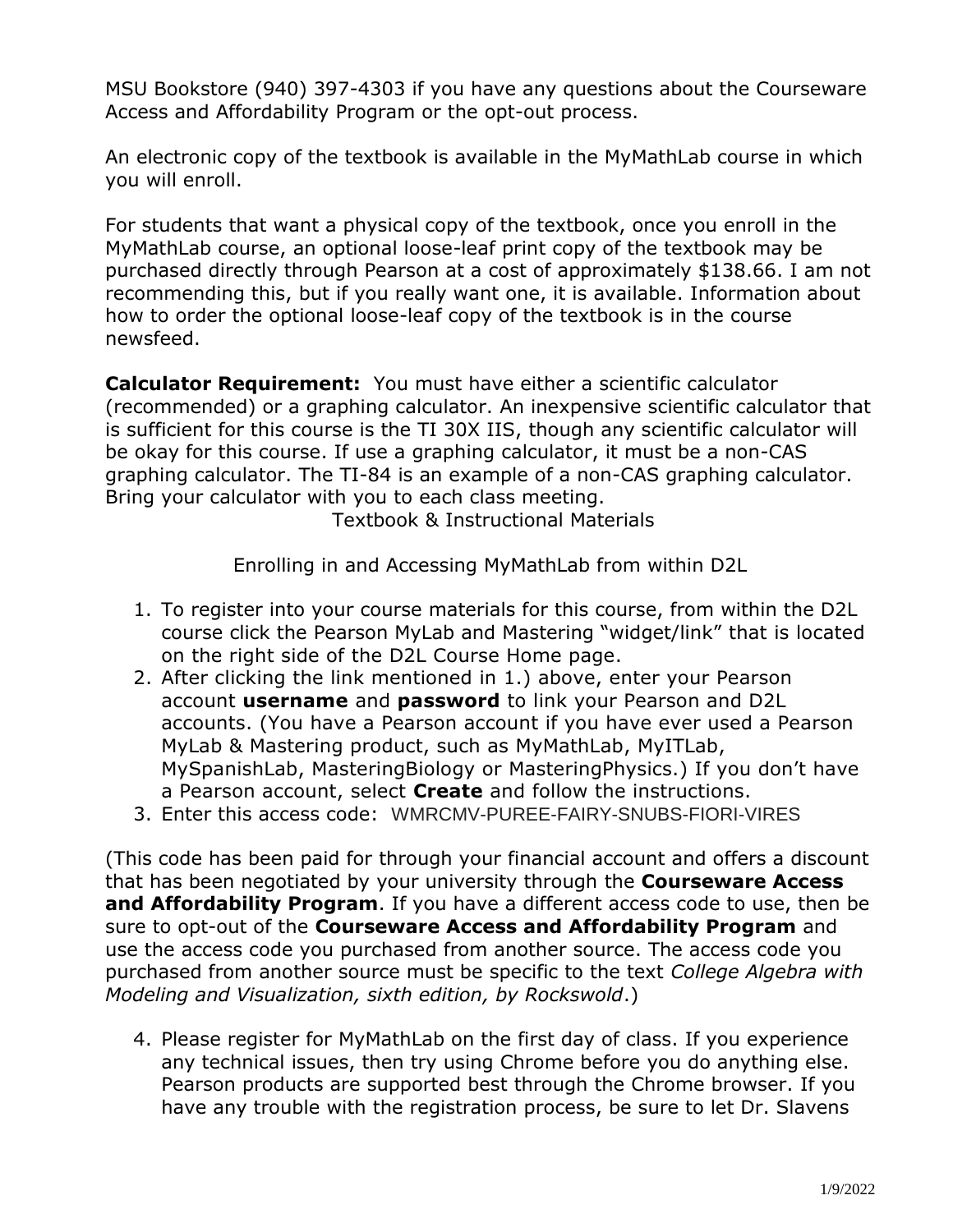know. It is the student's responsibility to get registered, but if I can help you resolve any technical issue, I will do so.

## Grading

Course Grade – Your grade will be based on Homework (mostly done in MyMathLab), Quizzes (in class or within MyMathLab), and Exams.

Table 1: Shows the weight of each category in computing your overall course average.

| Assignments                  | Weight |
|------------------------------|--------|
| Adjusted Homework Average    | 6%     |
| Quizzes                      | 14%    |
| <b>General Exams</b>         | 60%    |
| <b>Cumulative Final Exam</b> | 20%    |

Table 2: Total percentage points needed for final course grade

| Grade        | Percentage Points |
|--------------|-------------------|
| А            | 90 and above      |
| B            | $80 - 89$         |
| $\mathsf{C}$ | $70 - 79$         |
| D            | $60 - 69$         |
| F            | Less than 60      |

Note: Math is learned through a lot of practice. You may read solutions to example problems in the text or on the web or from notes you have taken during class, but until you do a significant amount of practice implementing the processes illustrated, both explicitly and implicitly, within those examples, you will not create for yourself the knowledge and skill that you are expected to achieve by taking a College Algebra course. Therefore, it is important that you create a daily schedule for yourself that allows you adequate time to spend working assigned homework problems. Since this is a 3 credit-hour course, you should expect to spend 6 to 9 hours per week outside of class working on learning the content of this course. Most of those hours should be spent working assigned homework problems. To encourage you to do your own homework for the purpose of learning, and to discourage you from using resources with Computer Algebra Systems, such as Mathways or Symbolab, your Adjusted Homework Average will be the lower of your MyMathLab Homework Average and 125% of the Average of your General Exams.

# Taking Class Notes

You are expected to take notes during class lecture, or if a portion of a lecture is given through videos, then while watching the videos. Good notes can be a helpful resource for you as you are working assigned homework problems and as you are preparing for quizzes and exams. When a video lecture is assigned for you to watch for the purpose of completing a set of note, I may collect your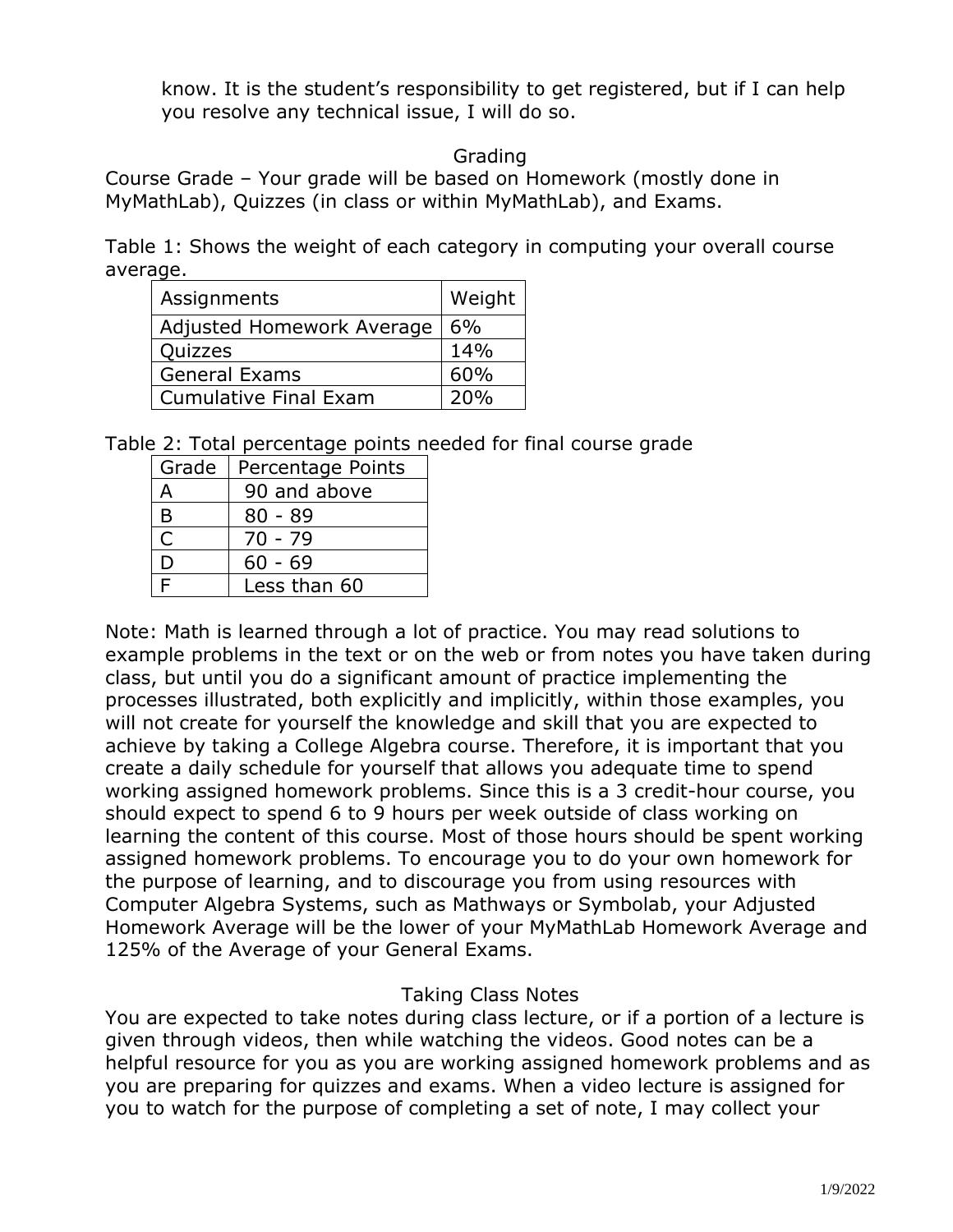notes over the video lecture and the collected notes may be scored as a quiz grade.

#### Homework

MyMathLab is the homework platform used for this course. Homework problems will be assigned over each section of the book that is covered in class. For some sections, assigned problems will be broken up into multiple homework assignment sets. There are due dates given within MyMathLab for each assignment. Each due date time is the start of class on the day the homework is due. Students may work on an assignment past the due date until the start of the next class, but there will be a 25% penalty on any problem completed during this late period. Problems within a homework assignment that are completed before the time the assignment is due are awarded full credit. Once an assignment has passed its final due date, you may access it through the MyMathLab gradebook and work on problems within the assignment without changing your grade on the assignment. You are required to show work on most homework problems. Keep a homework notebook with completed work for each homework assignment. In your homework notebook, label each assignment with the MyMathLab assignment name. Within that assignment, label problems requiring work with their corresponding problem numbers. Always bring with you to class your homework notebook. The instructor may collect work for any homework assignment and grade the submitted work. MyMathLab automatic scores may be changed by the instructor after grading submitted work for a homework assignment. Graded work on a MyMathLab homework assignment may also be scored as a quiz grade. I may choose to collect the work for any homework assignment from some students without collecting it from all students. If I ask for your work for a particular assignment, and if you fail to turn it in, then your MyMathLab score for that assignment will become a zero.

## Quizzes

There will be quizzes given in class. Quizzes will be short, and you will be limited to 10 or fewer minutes to complete them. Problems on quizzes will be similar to those on homework. Make-up quizzes will not be given for any reason, regardless of the reason for missing the quiz. If you are absent and if I have excused your absence, I may give you "no score" for the quiz instead of a score of 0. Excused absences generally require timely documentation of illness, personal emergency, or university approved activity. Scheduling a routine doctor appointment or other non-emergency type of appointment during class time does not constitute an excused absence.

The first assigned quiz is an online quiz over information within this syllabus. This quiz is administered through D2L. A student who fails to take this quiz will receive a 0 for the quiz. The deadline for completing the syllabus quiz is 5:00 pm on Friday, January 14<sup>th</sup>.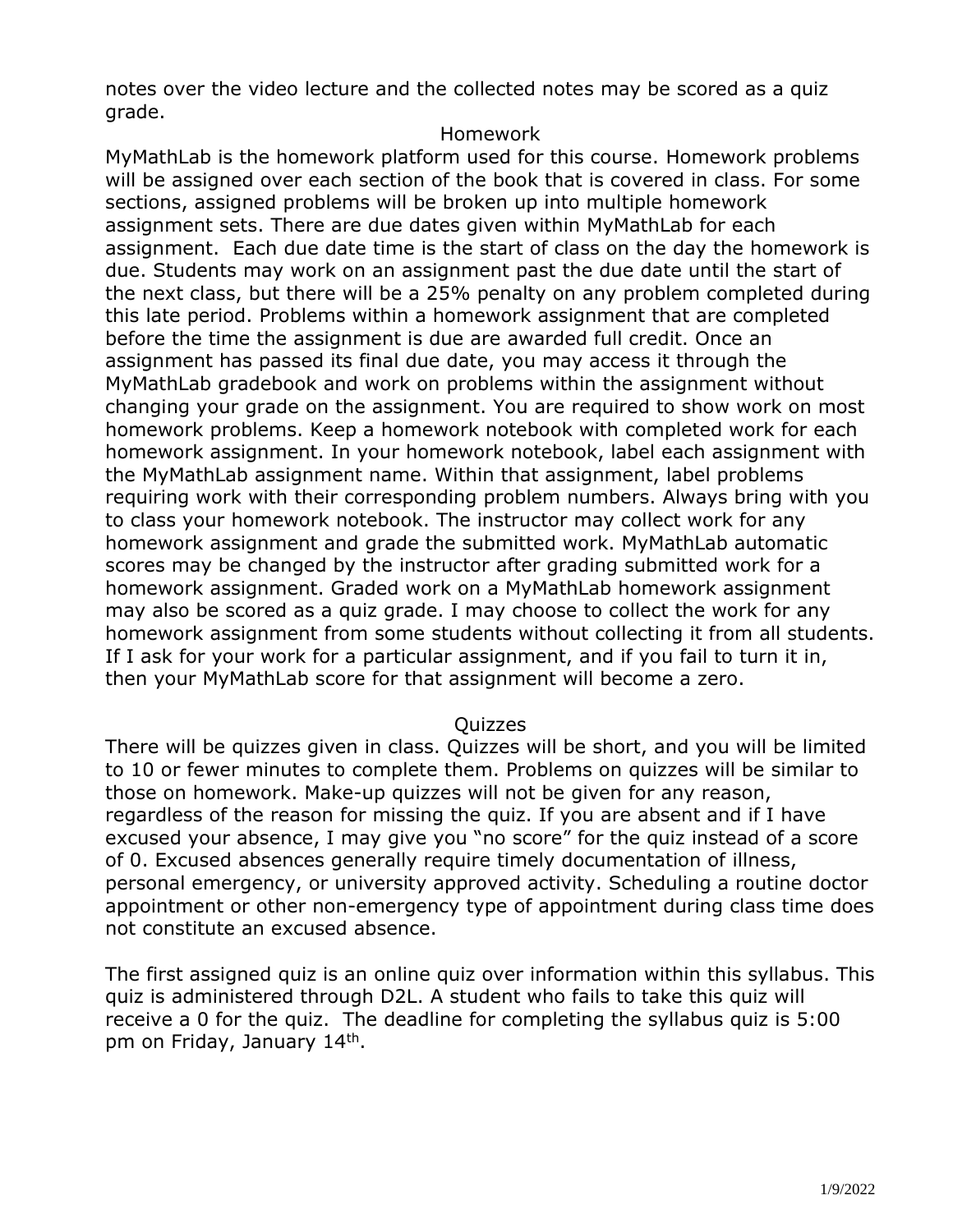## Exam Dates

Tentative exam dates are as follows:

Exam 1: Monday, February 7

Exam 2: Wednesday, March 2

Exam 3: Monday, April 4

Exam 4: Wednesday, April 27

Final Exam: Wednesday, May  $4<sup>th</sup>$ , 1:00 – 3:00 PM

If the MSU campus returns to Phase I or II, you may be required to take some exams using ProctorU. The cost of a 60-minute exam taken through ProctorU is approximately \$17.50. The cost of a 2-hour exam is approximately \$25.

#### Make-Up Exams

Make-up exams are not generally given; however, such exams may be given for an absence that is a result of a documented medical or personal emergency. If an exam is going to be missed due to an approved university activity, the student should request to take the exam early. For missed exams, timely notification (for emergencies, on or before the scheduled day of the exam, and for approved university activities, a week prior to the scheduled day of the exam) is necessary to receive consideration to make-up the exam or take the exam early. Once graded exams have been returned to the class, which usually occurs during the class meeting following the day of the exam, it will no longer be possibly to make-up a missed exam. No student will be allowed to make-up more than one exam during the semester. No exams may be made up due to a student scheduling a vacation on a day when classes are in session.

# Desire-to-Learn (D2L)

You can log into [D2L](https://d2l.mwsu.edu/) through the MSU Homepage. On D2L I will post the following:

- Announcements and occasional reminders.
- Links to video lectures that I assign you to watch.
- General exam review problems.
- Your grades on exams and quizzes, as well as periodically your Adjusted Homework Average. Your Adjusted Homework Average will be updated after every exam. In the "Grading" section of this syllabus there is an explanation for how your Adjusted Homework Average is calculated.

I recommend the mobile Brightspace Pulse App. It will allow you to have quick access to anything posted within D2L.

## Academic Misconduct Policy

All work that you submit for this course that contributes to your course grade must be your own work. Any evidence that you submitted work that is not your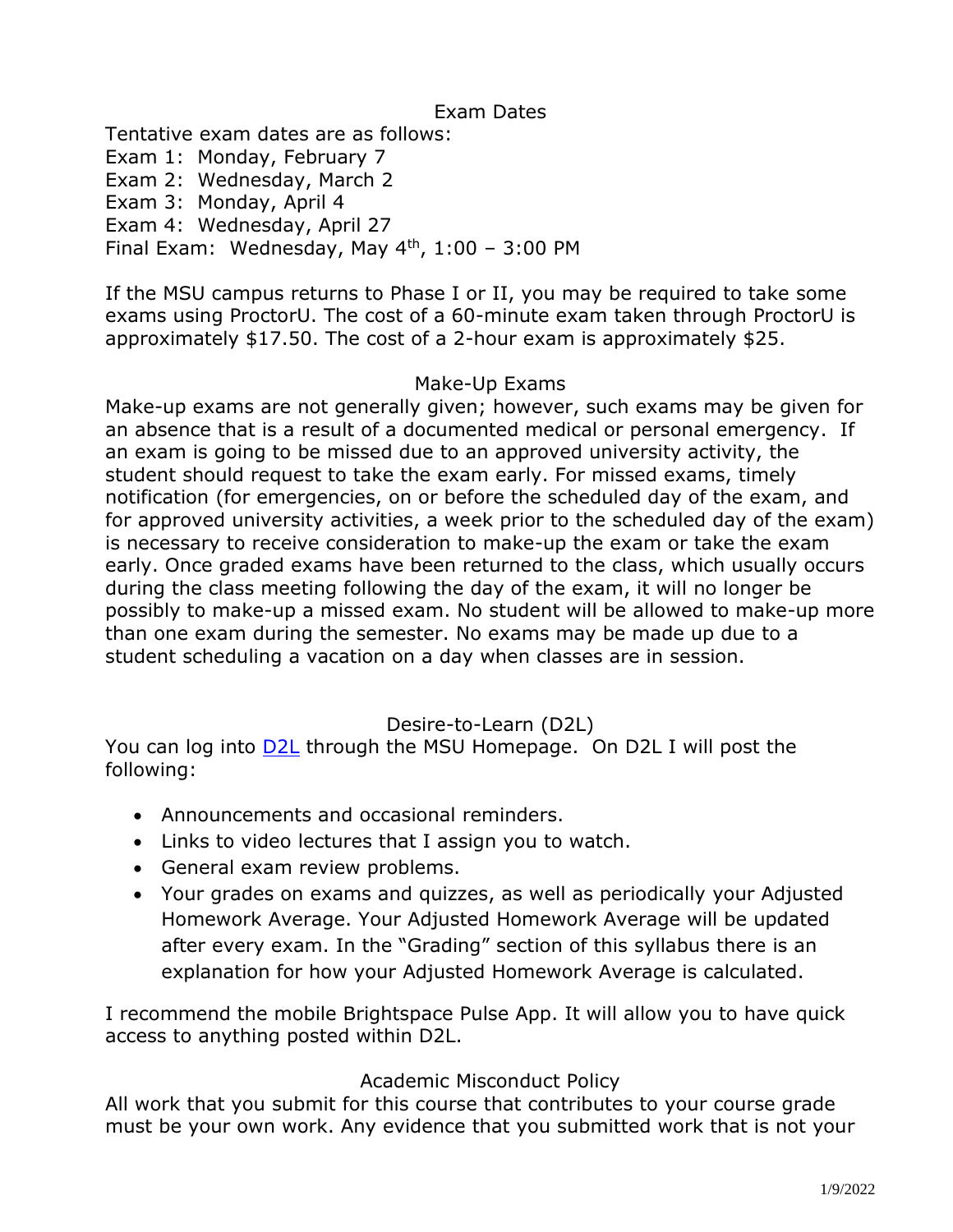own is considered an act of academic dishonesty. An act of academic dishonesty will be reported to the university and will result in one of the following academic sanctions:

- Receiving a 0 on the homework, quiz, or exam.
- Receiving a 0 for your entire quiz average for the semester (14%) or the entire adjusted homework average for the semester (6%).
- Receiving an F in MATH 1233 that will remain permanently on your transcript and within your MSU GPA.

When taking an exam or quiz you are to never receive outside help of any sort. On homework, you may get assistance from others, but you are responsible for understanding what you submit to be graded, and further, no two students are ever to turn in work that appears to be identical. Teachers can detect when a student is copying homework from someone else in the class. Never let someone borrow your work. If you want to help someone understand how to work a problem, talk to them, and give them advice or pointers, but never give them your completed work. In addition, copying solutions from online resources or using online resources that will work a problem for you is considered an act of academic misconduct. The university's academic dishonesty policy can be found in the [student handbook.](https://msutexas.edu/student-life/_assets/files/handbook.pdf)

# Cell Phone and Earbud Policy

Earbuds are to be removed and cell phones silenced and stored no later than one minute prior to the time class is to start. Stored cell phones are to be placed in a bag/backpack (not on your leg or under your leg or on your chair, etc.) or placed face down on the desk/table in front of you. A student with a cell phone that is not appropriately stored or placed face down on the desk/table or having earbuds in their ears will be considered to be using the cell phone and will automatically be counted as absent from class. In addition, using a cell phone during a test or quiz or having earbuds in your ears will result in a grade of zero on the test or quiz, as well as possibly other penalties under the academic misconduct policy. The penalty of a zero may also apply if your cell phone goes off (texts, calls, alarms, etc.) during a test or quiz.

## Punctuality and Attendance Policy

Midwestern State University's Attendance Policy, which is contained in the MSU Student Handbook, states that students are expected to attend all meetings of the classes in which they are enrolled. Among other things, the policy covers the university's position on authorized absences, including who students should contact to inform faculty in cases of personal emergency or illness requiring hospitalization or prolonged absence. You may wish to review MSU's Class Attendance Policy within the [Student Handbook.](https://msutexas.edu/student-life/_assets/files/handbook.pdf)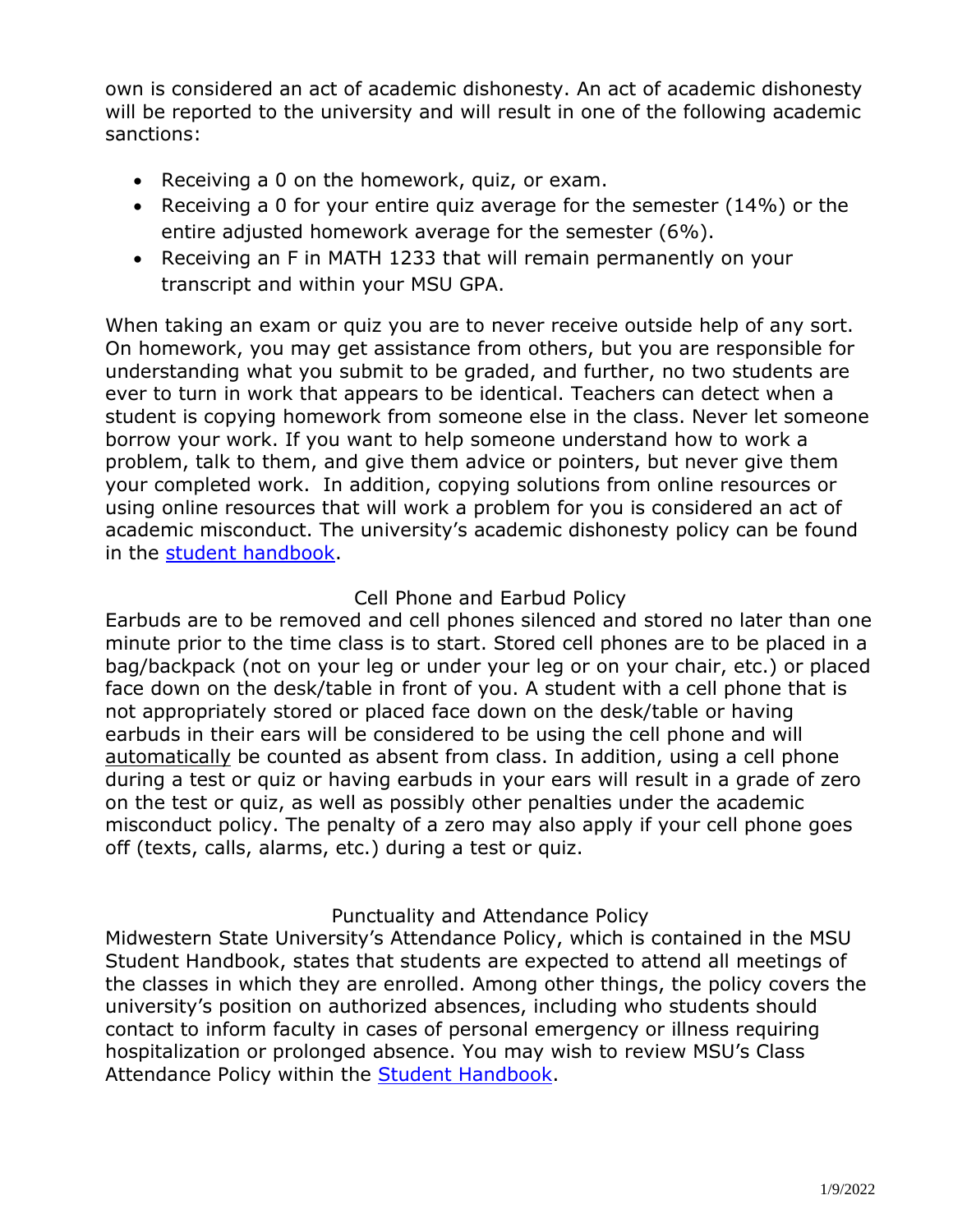Students should make every effort to arrive to class on-time and remain for the entire class period. Students entering and exiting the classroom while class lecture is occurring disrupts the classroom environment. Apart from an infrequent emergent situation, please do not leave in the middle of class or arrive substantially late to class.

In particular, what you need to know about being late to this class:

- 1. You will be considered late if you arrive late but within the first five minutes of class.
- 2. Three late arrivals are considered an absence. Five late arrivals will be considered as two absences. Each late arrival after the fifth will be considered as an absence.
- 3. Do not leave class in the middle (to go get a drink or go to the restroom) unless it is an emergency. Any student who leaves in the middle of class and returns will be counted as late or absent for that day's class, depending on the length of time the student has been out of the classroom.

In particular, what you need to know about being absent from this class:

- 1. Any student who leaves class early without the permission of the instructor will be counted as absent.
- 2. Any student physically present but not mentally present and engaged in class will be counted as absent.
- 3. A student who arrives more than five minutes late will be counted as absent.
- 4. Any student that violates the Cell Phone and Earbud Policy will be counted as absent from class.
- 5. A student that is counted absent from class will receive a 0 on any work submitted during that day's class.
- 6. A student who accumulates more than three unexcused or more than five total (excused and unexcused combined) absences may be instructor dropped from the class with a grade of WF or F. Students that accumulate the number of absences mentioned above will receive at their D2L email address an email from the instructor notifying them that they will be instructor dropped from the course with one of the grades mentioned above. Any student receiving such an email that wishes to appeal to the instructor that they not be instructor dropped must, within two business days of receiving the email, schedule a meeting with the instructor to discuss their attendance and progress in the course. Failure to schedule a meeting or failure to attend the scheduled meeting will result in the student being instructor dropped from the class.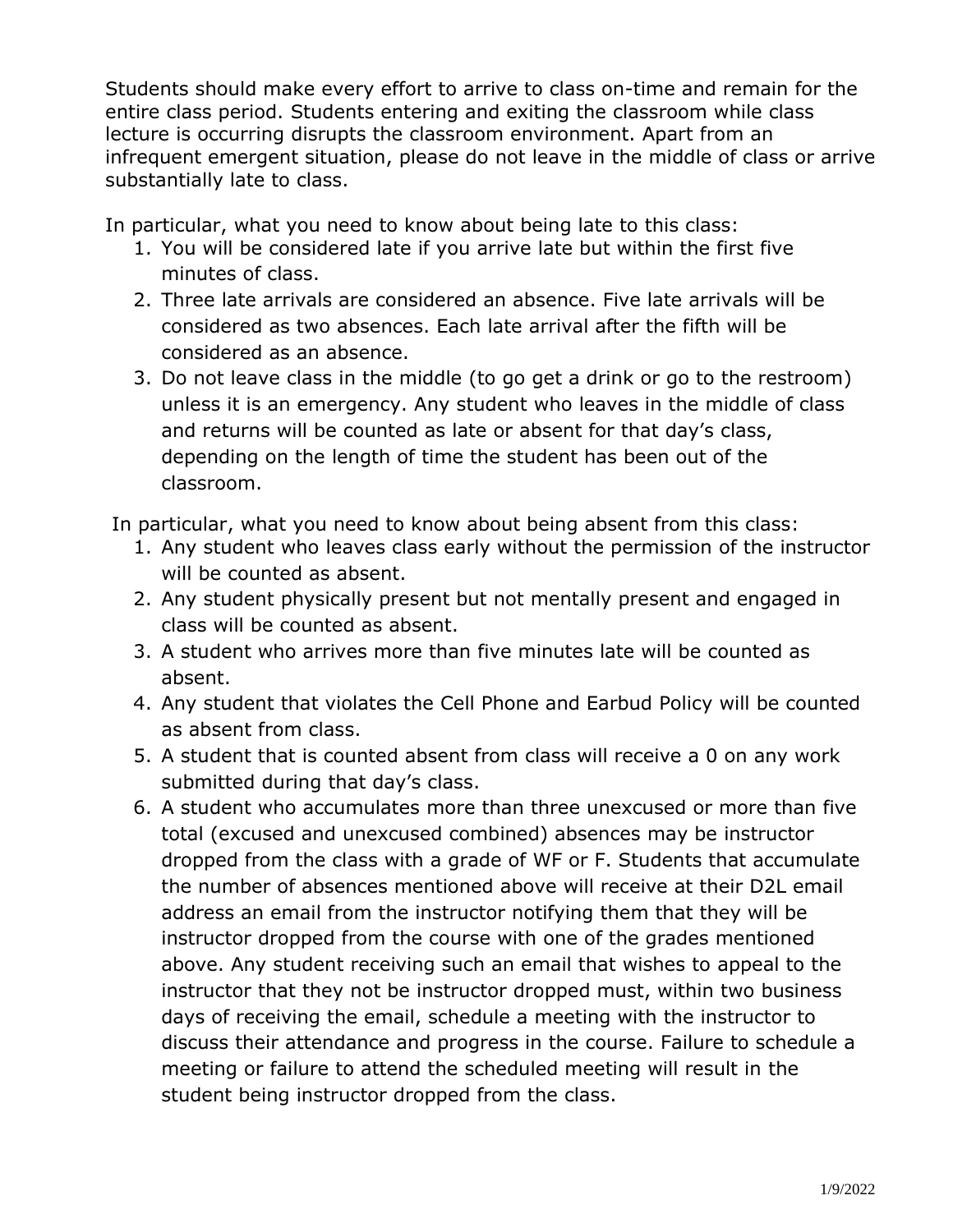7. A student who is required to quarantine or self-isolate should email the professor to make a plan for the best way to stay caught up in the course during the extended absence. Absences accrued during quarantine or selfisolation will count as absences; however, joining the class through Zoom may be an option. If joining the class through Zoom is not an option, the professor may be able to provide the student with written notes for the missed lectures. Any student who is required to quarantine or self-isolate must go through the proper channel of notifying the university in order for the absences be considered as excused.

# Technology Requirements

If MSU moves back to a prior Phase (See MSU Texas Task Force to Return to Campus document for Phase descriptions), you will be required to have access to technology that allows for online proctoring. You can find more information on these requirements on page 16 of the MSU Texas Task Force to Return to [Campus](https://msutexas.edu/return-to-campus/_assets/files/return-to-campus-taskforce-8-4-20.pdf) document. You will need access to a computer with a webcam (not a Chromebook nor a cell phone nor an iPad nor an android tablet) that will allow for downloading the appropriate software needed for the online proctoring.

# Services for Students with Disabilities

In accordance with Section 504 of the Federal Rehabilitation Act of 1973 and the Americans with Disabilities Act of 1990, Midwestern State University endeavors to make reasonable accommodations to ensure equal opportunity for qualified persons with disabilities to participate in all educational, social, and recreational programs and activities. After notification of acceptance, students requiring accommodations should make application for such assistance through Disability Support Services, located in the Clark Student Center, Room 168, (940) 397- 4140. Current documentation of a disability will be required in order to provide appropriate services, and each request will be individually reviewed. For more details, please go to **Disability Support Services**.

When you need help with this course, where can you go?

- 1. To your professor
	- See your professor's office hours and related "note" on page one of this syllabus.
	- You should have with you both your notes and all of the related work that you have done over the topics you are seeking help with when attending an office hour for the purpose of getting help with course content.
- 2. To the *Tutoring and Academic Support Program* (*TASP*). TASP is located in Moffett Library and offers one-on-one tutoring in math as well as other courses. You can find out more about their services by visiting their office